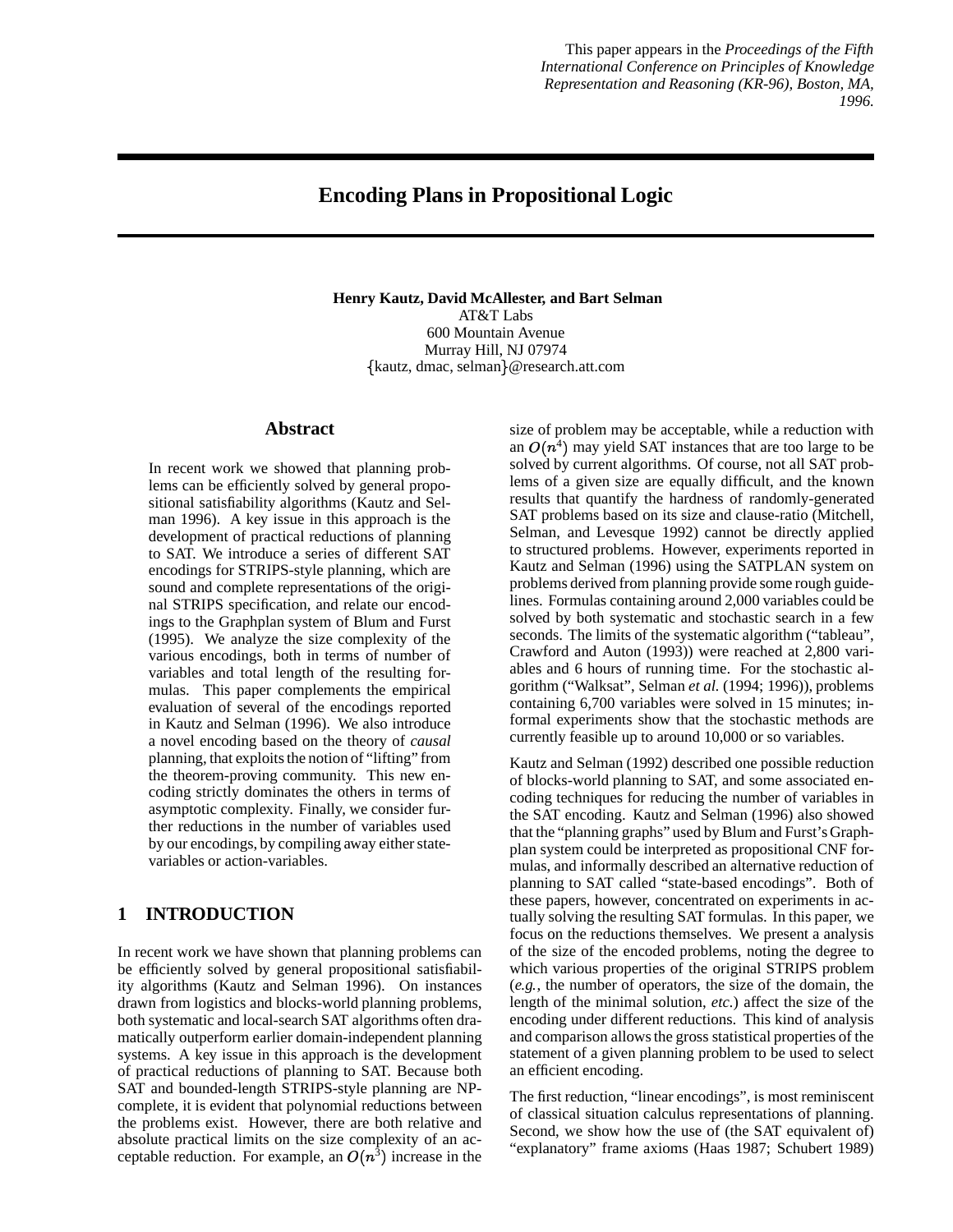can both reduce the problem size and allow parallel actions to be efficiently encoded, in a manner very similar to the planning graphs of Blum and Furst. Two related encoding techniques, "operatorsplitting" and "lifting", are described, that reduce the number of variables required in the SAT reduction. Third, we present a new encoding of planning into SAT based on the lifted version of "causal plans" introduced by McAllester and Rosenblitt (1991). Lifted casual plan encodes have the best size complexity in the limit (although possibly with a larger constant factor).

Finally, we consider ways to reduce the size of an encoded problem by "compiling away" certain classes of variables. Because resolution can be used to eliminate any set of variables from a SAT problem, our encodings can be further transformed so that either they contain no variables referring to actions, or no variables referring to states. The first transformation gives an automated procedure for creating the "state-based encodings" that were created manually for the experiments reported in Kautz and Selman (1996). For the Graphplan system, we show that the worstcase size of the transformed formula is strictly better when state-variables are eliminated, rather than action-variables. However, these worst-case results should be tempered by the fact that we have, by hand, created state-based encodings of *particular* domains (*e.g.* logistics planning) that are much more compact than those given by general reductions. The results in this paper are dealt with in more detail in Kautz *et al.* (1996).

While this paper concentrates on reductions of planning to Boolean satisfiability, it is important to note that there is related work that views planning as general constraint satisfaction (*e.g.,* Joslin and Pollack 1995). We believe that the various techniques introduced in our reductions, such as operator splitting, lifting, and compilation, will also prove to be applicable in the more general CSP setting. The operation of our SATPLAN system can also be viewed as a form of refinement planning, as shown by Kambhampati and Yang (1996).

# **2 DEFINITIONS AND GENERAL FRAMEWORK**

Planning problems are specified using standard STRIPS notation (Fikes and Nilsson 1971). A planning problem Π is a tuple  $\langle \text{Ops}, \text{Dom}, S_0, S_1 \rangle,$  where  $\text{Ops}$  is a set of operator definitions, Dom is a domain of individuals, and  $S_0$  and  $S_1$ are the initial and goal states, respectively. Operators are defined by schemas using precondition, add, and delete lists; for example:

```
MOWE(x, y, z)\texttt{PRE: } \texttt{CLEAR(}x\texttt{)} \texttt{, } \texttt{ON(}x\texttt{, } y\texttt{) } \texttt{, } \texttt{CLEAR(}z\texttt{)}ADD: CLEAR(y), ON(x, z)DEL: CLEAR(z), ON(x, y)
```
operator must appear in its head. (In particular, note that no negated atoms appear anywhere in this formalism.) The instantiation of an operator over the domain is called an *action* (*e.g.*, MOVE(A,B,C)), and the instantiation of a predicate is called a *fluent* (*e.g.*,  $ON(A, B)$ .<sup>1</sup> Given an operator definition, it is straightforward to define functions Pre(), Add(), and Del() that map an operator or an action to the corresponding lists of predicates or fluents;  $e.g., \text{Add}(\text{MOVE}(A, B, C)) =$  $\{ON(A, C), CLEAR(B)\}.$  States are sets of fluents.

An action applied to a state adds or deletes the specified fluents from the state. A sequence of actions is a *solution* to a planning problem if it transforms the initial state into a superset of the goal state (the goal need only be partially specified), the precondition of each action appears in the state to which it applies, and no action both adds and deletes the same fluent. In a *bounded* planning problem, the solution must be length  $\leq n$  for some fixed n. Given this notion of a planning problem, we can then define what it means to reduce a planning problem to SAT.

Definition: A function  $T$  which takes a planning problem  $\Pi$  and a length bound *n* and returns a SAT problem is said to *reduce bounded planning to SAT* provided that  $\mathcal{T}(\Pi, n)$ is solvable by a plan with of at most  $n$  operations if and only if  $\mathcal{T}(\Pi, n)$  is satisfiable. A SAT embedding is called constructive if a solution to  $\Pi$  can be efficiently extracted from any solution to  $\mathcal{T}(\Pi, n)$  — more specifically if there exists a polynomial time operation  $\mathcal E$  such that for any  $\Pi$ , n, and truth assignment  $\sigma$  satisfying  $\mathcal{T}(\Pi, n)$ , we have that  $\mathcal{E}(\Pi, n, \sigma)$  is a solution to  $\Pi$ .

Each of the reductions described below is constructive. All the reductions are to CNF, which is the form used by most satisfiability-testing programs. (For clarity in the exposition we sometimes write down formulas which are not strictly CNF, but which can obviously put into CNF form with only a linear increase in size.) Whenever we talk of the "size" of a formula, we mean the total number of literals it contains. When we are considering clauses that are of fixed length, we can also talk aboutsize in terms of the number of clauses without confusion.

For each reduction we also analyze the size of the CNFSAT encoding, as a function of various features of the planning problem instance. These features include the number of operators  $|Ops|$ , predicates  $|Pred|$ , domain elements  $|Dom|$ , and length bound  $n$ . The linear and Graphplan based reductions are also critically dependent on maximum number of arguments (*i.e.*, arity) of the operators and predicates, noted as  $A_{\text{Ops}}$  and  $A_{\text{Pred}}$  respectively. (The size of the lifted causal encoding is independent of the arity of the operators and predicates.) We abbreviate the expression for the number of actions, namely  $|Ops||Dom|^{\mathcal{A}Ops}$ , as  $|\mathcal{A}|$ . Similarly, we abbreviate the number of fluents,  $|Pred||Dom|^{APred}$ , as

All of the variables that appear in the definition of an

<sup>&</sup>lt;sup>1</sup>For simplicity we assume a single domain over which all variables range, but it is easy to extend the definitions to allow typed domains and variables.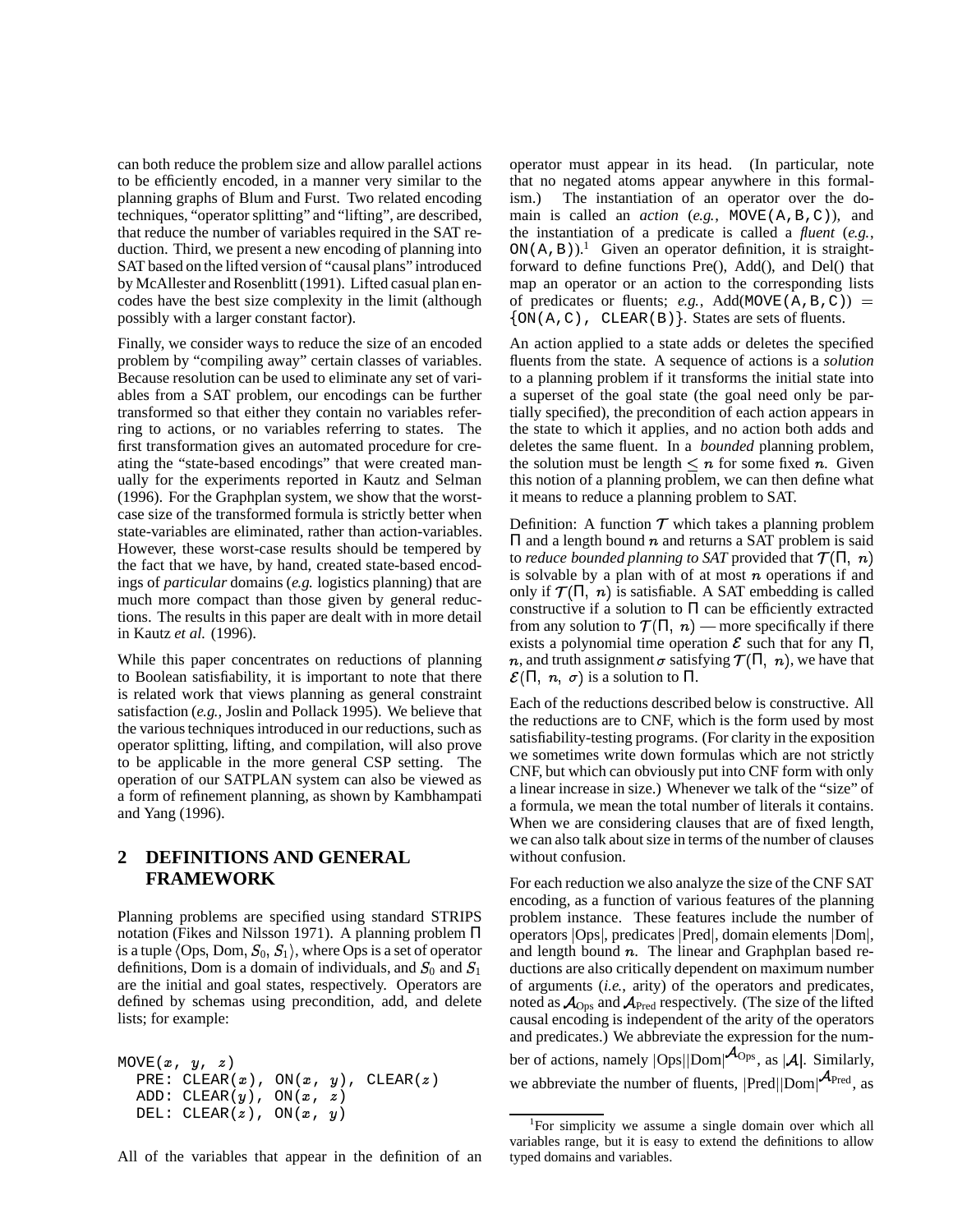$|\mathcal{F}|$ . Finally, we use m to denote the maximum combined length of the precondition, add, and delete lists for any operator.

# **3 LINEAR ENCODINGS**

Linear encodings, introduced by Kautz and Selman (1992), are quite similar to a propositionalized version of the situation calculus (McCarthy and Hayes 1969), but with additional axioms included to rule out certain "unintended models" that are harmless for deductive formalizations, but problematic for the model-finding (SAT) approach. The intuition behind the encoding is that an additional time-index parameter is added to each action or fluent, to indicate the state at which the action begins or the fluent holds; for a problem bounded by  $n$ , the actions are indexed by 0 through  $n - 1$ , and the fluents by 0 through  $n$ . Variables corresponding to dummy "null" action are also included: these handle the case where the solution to the planning problem is actually shorter than  $n$ . In brief, the reduction yields the following kinds of clauses:

- 1. The initial state is completely specified: if fluent  $f \notin$  $S_0$ , then  $-f_0$ <sup>2</sup>. The goal state may be either fully or partially specified.
- 2. If an action holds at time  $i$ , its preconditions hold at  $i$ , its added fluents hold at  $i+1$ , and the negation of each of its deleted fluents holds at  $i+1$ .
- 3. Classical frame conditions hold for all actions (*i.e.*, if an action does not add or delete a fluent, then the fluent remains true or remains false when the action occurs).
- 4. Exactly one action occurs at each time instant (exclusiveness).

The correctness of the embedding can be shown by induction on  $n$ : propositions indexed by 0 exactly correspond to the given initial state, and those indexed by  $i+1$  describe a legal state that can be reached from one described by propositions indexed by i. The function  $\mathcal E$  simply extracts the sequence of action instances that are true in a satisfying truth assignment.

The number of variables used is  $O(n|\mathcal{A}| + n|\mathcal{F}|)$ . The size of the CNF formula (number of literal occurrences) is dominated by the clauses corresponding to the exclusiveness and frame axioms, and is thus  $O(n|\mathcal{A}|^2 + n|\mathcal{A}||\mathcal{F}|)$ . The most critical factor in determining whether this reduction is practical is clearly the arity of the operators and predicates. For many planning domains the predicate arity is 2 (*e.g.*, ON, IN, and NEXT-TO). Operators that take 3 or

more arguments (*e.g.* move) generally make this reduction infeasible. We therefore consider two modifications to this reduction that shrink the number of variables and clauses.

### **3.1 Operator Splitting**

The first modification, operator splitting, is based on the observation that since only a single action occurs at a given time step, an  $m$ -place action can be represented as the conjunction of  $m$  1-place actions. For example, instead of encoding "the action MOVE $(A, B, C)$  occurs at time 3" as a single proposition "MOVE(A,B,C,3)", one could use an expression like "SOURCE(A, 3)  $\land$  OBJECT(B, 3)  $\land$ DESTINATION( $C$ , 3)". This technique can also be viewed as a special case of a "lifted" representation, that is, the use of propositions to represent bindings of the arguments of an operator or predicate. Lifting is used more extensively in the causal encodings described below. Operator splitting reduces the number of variables to  $O(n \mathcal{A}_{\text{Ops}} | \text{Ops} | |\text{Dom}| + n |\mathcal{F}|).$  The exclusiveness axioms become small, requiring only  $O(n\mathcal{A}_{\text{Ops}}^2|\text{Ops}|^2|\text{Dom}|^2)$  binary clauses, because one can separately assert that each of the 1-place actions has a unique argument. Furthermore, in many cases operator splitting reduces the number of clauses corresponding to frame axioms, because not all arguments to an action may need appear in a frame axiom. Using this modification to the basic linear encodings, Kautz and Selman (1996) were able to solve blocks-world problems requiring 20 blocks and 20 moves, without using any kind of domain-specific search control knowledge.

### **3.2 Explanatory Frame Axioms**

Haas (1987) and Schubert (1989) proposed an alternative to McCarthy and Hayes' style frame axioms, in the context of first-order deductive formalizations of planning. An "explanatory" frame axiom says that if the truth value of a fluent changes, then one of the actions that adds or deletes it must have occured. If none of those actions occurs, then by *modus tolens* the truth value of the fluent must persist through whatever other action does occur. These kind of frame axioms can be incorporated directly into the linear encoding framework. The basic schemas (which can be expanded into a set of clauses) are:

$$
f_i \wedge \neg f_{i+1} \supset \bigvee \{a_i | f \in \text{Del}(a_i)\}
$$
  

$$
\neg f_i \wedge f_{i+1} \supset \bigvee \{a_i | f \in \text{Add}(a_i)\}
$$

While classical frame axioms require  $O(n|\mathcal{A}||\mathcal{F}|)$  clauses, this modification uses only  $O(n|\mathcal{F}|)$  clauses. Unfortunately, each clause may be longer, and in the worst case, the total size of the formula is the same. However, in practice it appears that this formulation leads to smaller encodings, because the number of actions that could explain a given change is usually small, and so the clauses are of moderate length. Thus, if at most  $k$  actions could account for a change in the truth of a fluent, then the total size of the frame axioms is  $O(nk|\mathcal{F}|)$ .

 $2^2$ Note that this encoding makes an explicit closed-world assumption about the initial state. The STRIPS formalism itself does not necessarily require this assumption: STRIPS can be consistently interpreted so that the absence of a fluent from a state means that it is unknown, rather than false. However, this subtle difference does not actually change the set of solutions to a given problem, due to the restricted form of the operator definitions.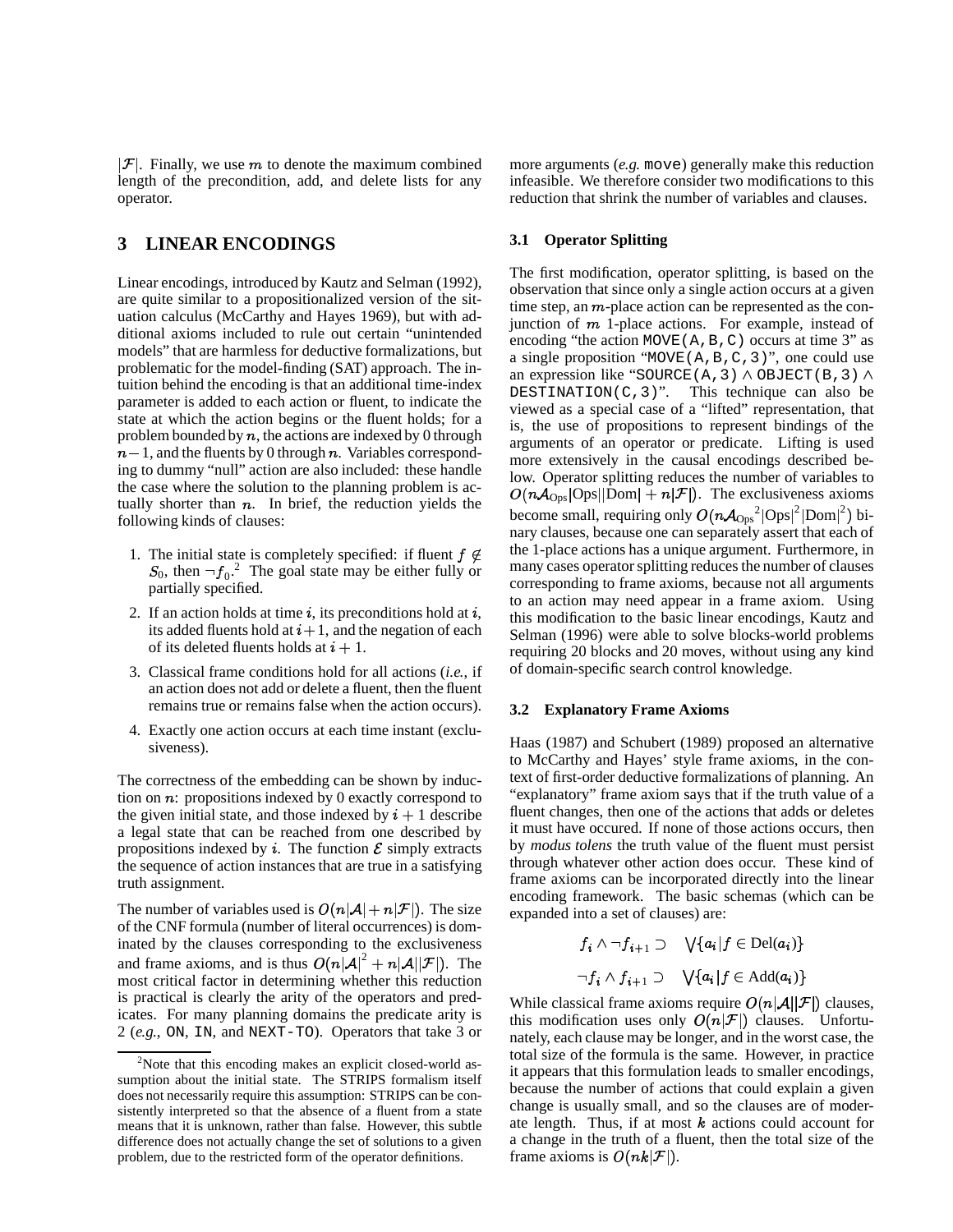When both operator splitting and explanatory frame axioms are employed, the size of the entire reduction is then dominated by the size of the frame axioms. We will discuss this issue in the expanded version of this paper (Kautz *et al.* 1996).

When explanatory frame axioms are used, one may optionally weaken the exclusiveness axioms, so that they assert that at *most* one action occurs at each time instance. Furthermore, it is no longer necessary to introduce "null" actions to account for solutions that are shorter than  $n$ . This is because the explanatory axioms imply that an action occurs whenever the (encodings of) two adjacent states differ. Thus, if two adjacent states are identical, then no action occurs at that instant.

## **4 PARALLELIZED ENCODINGS**

So far, we have considered encodings in which only one action can occur at each time step. The number of time steps occurs as a factor in both the number of variables and the total length of the encodings. An obvious way therefore to reduce the size of our encodings is by allowing several actions to occur at each time step, *i.e.*, parallel actions. The encodings below are such that if several actions occur at the same time, it means that they can be serialized in any order. Therefore the solution extraction function  $\mathcal E$  for these encodings would identify the partially-ordered set of actions in a satisfying model and then arrange the actions in an arbitrary total order.

#### **4.1 Graphplan-based Encodings**

The Graphplan system of Blum and Furst (1995) works by converting a STRIPS-style specification into a planning graph. This is an ordered graph, where alternating layers of nodes correspond to grounds facts (indexed by the time step for that layer) and fully-instantiated operators (again indexed by the time step). Arcs lead from each fact to the operators that contain it as a precondition in the next layer, and similarly from each operator to its effects in the next layer. For every operator layer and every fact there is also a no-op "maintain" operator that simply has that fact as both a precondition and "add" effect.

A solution is a subgraph of the planning graph that contains all the facts in the initial and goal layers, and contains no two operators in the same layer that conflict (*i.e.*, one operator deletes a precondition or an effect of the other). Thus, a solution corresponds to a partially-ordered plan, which may contain several operators occuring at the same time step, with the semantics that those operators may occur in any order (or even in parallel). For planning problems that can take advantage of this kind of parallelism, the planning graph can have many fewer layers than the number of steps in a linear solution — and therefore be much smaller.

A planning graph is quite similar to a propositional formula, and in fact, we can automatically convert planning graphs into CNF notation. The translation begins at goal-layer of the graph, and works backward. Using the "rocket" problem in Blum and Furst (1995, Fig. 2) as an example (where "LOAD( $A, R, L, i$ )" means "load A into R at location L at time  $i$ ", and "MOVE(R, L, P, i)" means "move R from L to  $P$  at time  $\angle$ "), the translation is:

- 1. The initial state holds at layer 1 (fully specified), and the goals hold at the highest layer.
- 2. Operators imply their preconditions; *e.g.,*

 $LOAD(A,R,L,2)$   $\supset$  $(AT(A,L,1) \wedge AT(R,L,1))$ 

3. Each fact at level  $i$  implies the disjunction of all the operators at level  $i-1$  that have it as an add-effect (backward-chaining); *e.g.,*

$$
IN(A,R,3) \supset (LOAD(A,R,L,2))
$$
  
LOAD(A,R,P,2))  
MAINTAIN(IN(A,R),2))

4. Conflicting actions are mutually exclusive; *e.g.,*  $\neg$ LOAD(A,R,L,2)  $V \neg$ MOVE(R,L,P,2)

The axioms of type (2) above assert that actions imply their preconditions, but not that actions imply their effects. This can admit solutions that contain spurious actions. The extraction function  $\mathcal E$  can simply delete actions from the solution whose effects do not hold. The axioms for conflicting actions (4) prevent the solution from actually *depending* upon the co-occurance of actions whose effects would conflict.

The resulting CNF formula has  $O(n|\mathcal{A}| + n|\mathcal{F}|)$  variables. The size of the formula is given by  $O(nm|\mathcal{A}| + n|\mathcal{A}|^2 +$  $nk|\mathcal{F}|$ ). Note that is the same as the expression for the size of our linear encoding with explanatory frame axioms, but *without* operator splitting. This is consistent with the empirical results reported in Kautz and Selman (1996), where we observed that on the larger benchmark instances, the Graphplan-based encodings became too large for our satisfiability procedures. It should also be noted that these are worst-case bounds. In the worst-case, all operators are mutually exclusive, and therefore, we do not see an advantage in allowing parallel actions. In many practical domains, however, parallel actions lead to fewer "exclusiveness" axioms, fewer time steps (smaller  $n$ ), and thus shorter encodings.

A very similar encoding for plans with parallelized actions can be generated by using the axioms for linear encodings with explanatory frame axioms (Section 3.2), but where the exclusiveness axioms only assert that conflicting actions are mutually exclusive, as in the Graphplan-based encoding. In fact, explanatory frame axioms can be generating by resolving together the backward-chaining axioms(3) above with the action/precondition axioms (2) for the "maintain" actions. For example, resolving the backward-chaining axiom:

```
IN(A,R,3) \supset (LOAD(A,R,L,2)V)LOAD(A,R,P,2)VMAINTAIN(IN(A,R), 2))
```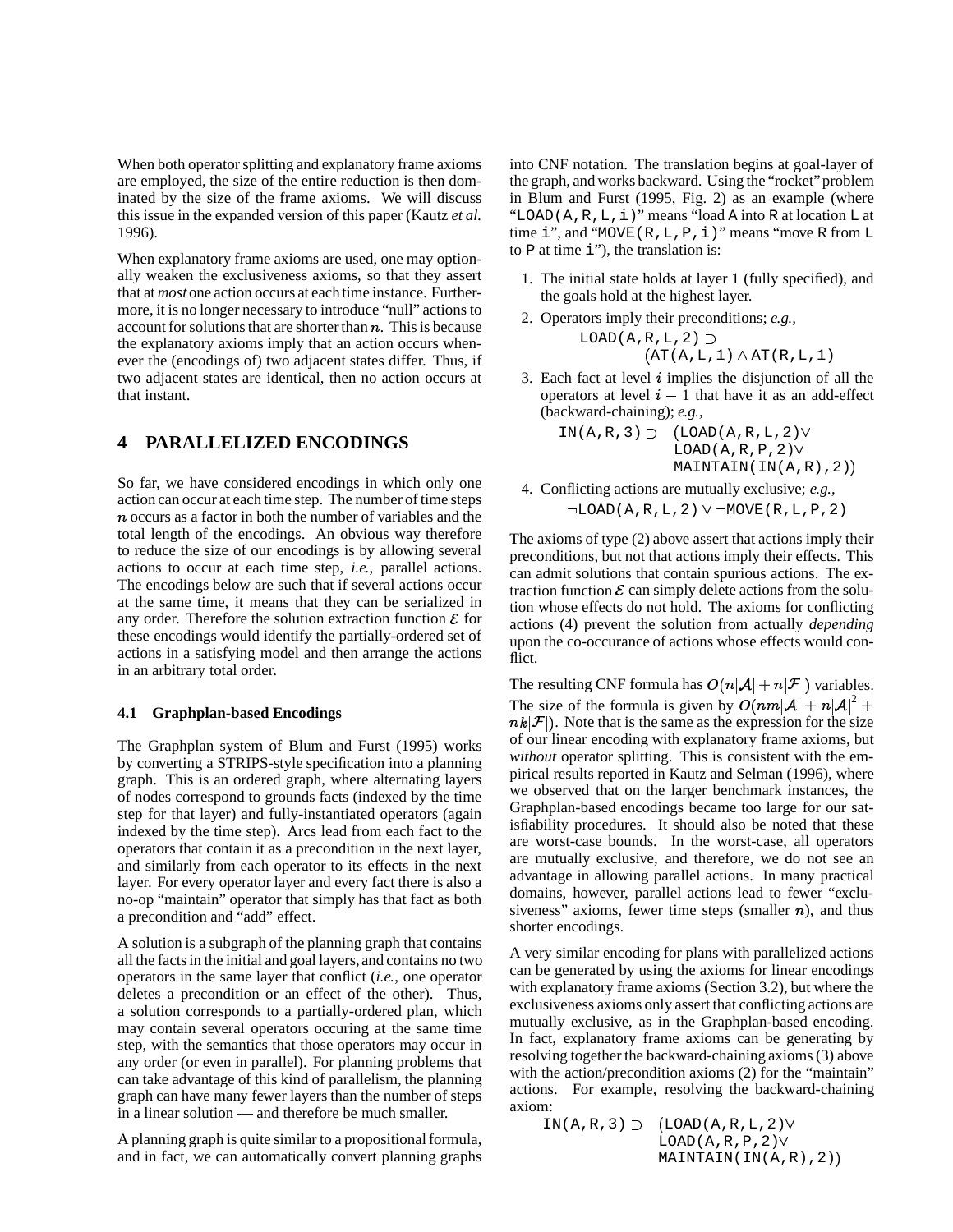with the action/precondition axiom:

 $\texttt{MAINTAIN}(\texttt{IN}(A,R), 2) \supset \texttt{IN}(A,R,1)$ 

yields the the frame axiom:

 $(\neg IN(A,R,1) \wedge IN(A,R,3)) \supset$  $\big(\texttt{LOAD}(\texttt{A},\texttt{R},\texttt{L},\texttt{2}) \texttt{V}\ \texttt{LOAD}(\texttt{A},\texttt{R},\texttt{P},\texttt{2})\big)$ 

#### **4.2 Compiling Away Actions or Fluents**

Our linear and Graphplan encoding have a special structure in terms of the dependencies among variables. More specifically, we have alternating layers of variables representing operators and variables representing states (fluents). Since we are interested in reducing the number of variables as much as possible, we now consider whether we can "compile away" the action layers or the state layers. Given two consecutive states, it's generally straightforward to determine what action(s) led to the changes between the states. The action variables can thus be viewed as logically dependent variables. Similarly, the state variables can be taken as the dependent ones, since a set of actions applied at a certain state directly defines the changes in that state. So, we can compile away the dependent variables: either the state variables or the action variables.

First, note that for any propositional theory, *any* variable can be eliminated by performing all possible resolutions on that variable, and then removing all clauses containing the variable. Thus, any subset of propositions, whether they represent actions or fluents, can in principle be eliminated. The key question is what happens to the total number of clauses and the size of the clauses in the encodings. In general the resolution procedure gives an exponential blowup in size. For Graphplan, however, we know the following:

**Observation:** For Graphplan-based encodings, compiling away actions can lead to exponential blowup in the size of the encoding, but compiling away states gives only a polynomial (in  $|Dom|$ ) increase in size.

Consider the result of resolving clauses between actionand state- layers. When resolving away action variables, we find that a given fluent, say,  $s_2$ , can have been added by a number of different actions, *e.g.*,  $a_1^1$ ,  $a_1^2$ , or  $a_1^3$ . Each of these actions may have a different pair of pre-conditions, *e.g.*,  $a_1^1$  may require  $s_1^1$  and  $s_1^2$ , while  $a_1^2$  requires  $s_1^3$  and  $s_1^4$ , etc. We get  $s_2 \supset (a_1^1 \vee a_1^2 \vee a_1^3)$ . This gives us  $s_2 \supset (($  Boolea  $\mathbf{s}_1^1 \vee \mathbf{s}_1^2 \vee (\mathbf{s}_1^3 \vee \mathbf{s}_1^4) \vee (\mathbf{s}_1^5 \vee \mathbf{s}_1^6)$ ). Going back to CNF, we get clauses of the form  $s_2 \supset (s_1^1 \vee s_1^3 \vee s_1^5)$ ,  $s_2 \supset ($  anamol  $s_1^2 \vee s_1^3 \vee s_1^5$ ), etc. In general, we get exponentially many, *i.e.*, a worst-case blowup of  $O(|\mathcal{F}|^{|\mathcal{M}|})$ . More precisely, the blowup is  $O(|\mathcal{F}|^k)$ , where k is maxium number of actions that could account for a change in the truth of a fluent.

However, to compile away states,  $e.g., s_2^1, s_2^2$ , you simply Trowever, to complie away states, e.g.,  $s_2$ ,  $s_2$ ,  $s_2$ , you simply<br>go from  $a_2^1 \supset s_2^1$ ,  $a_2^1 \supset s_2^2$ ,  $a_2^2 \supset s_2^1$ ,  $a_2^2 \supset s_2^2$ , and  $s_2^1 \supset$  from lift  $\left(\begin{array}{c|c} a^1_1\vee a^2_1 \end{array}\right)$  to  $a^1_2\supset$   $\left(\begin{array}{c|c} a^1_1\vee a^2_1 \end{array}\right)$ ,  $a^2_2\supseteq$   $\left(\begin{array}{c|c} a^1_1\vee a^2_1 \end{array}\right)$ , which gives a total worst case increase of  $O(|A|)$ .

An intuitive explanation for the fact that Graphplan-based representations do not blow-up when explicit variables are eliminated is that the dummy "maintain" actions implicitly encode state information.

Encodings with the actions compiled away were called *state-based* encodings in Kautz and Selman (1996). For a further discussion of state-based encodings see Bendrax-Weiss *et al.* (1996). Encodings resulting from compiling away states, leaving "action-based " encodings, are similar to the causal encodings considered in McAllester and Rosenblitt (1991), Penberthy and Weld (1992), and Barrett and Weld (1994). Our analysis shows that the worst-case size of the action-based encoding is strictly better than that of the the state-based encodings. It should be noted however that in Kautz and Selman (1996), we still obtained good experimental results with state-based encodings. This is because in the domains considered, the number of actions that could account for a change in the truth of a fluent was small. It therefore appears that in this case our worst-case results may be overly pessimistic for many domains.

One cannot show in general that state-based encodings are constructive, because it may be difficult to reconstruct the set of actions that admit the sequence of states represented by models of the axioms. The general problem of finding unordered plans of length 1 is NP-complete. However, in domains we have examined so far, including the logistics and blocks world domains, there is a linear-time algorithm for finding such plans – again, because there are few ways of changing the truth-value of a single fluent.

## **5 LIFTED CAUSAL ENCODINGS**

We now give a reduction inspired by the lifted version of the SNLP causal link planner of McAllester and Rosenblitt (1991). This encoding gives our best asymptotic results. Unlike our other reductions, which are exponential in  $A_{\text{Ops}}$ and  $A_{\text{Pred}}$ , this reduction is polynomial in all parameters. The analysis can be simplified by considering afixed but arbitrary set of operators. Furthermore, we consider the case where  $|S_0| = |S_G| = |Dom| = n$ . This is reasonable in the blocks world where the size of the initial and final state, the number of blocks, and the plan length are all roughly linearly related. Under these conditions (with an arbitrary operator set) this encoding gives a SAT formula with  $O(n^2)$ Boolean variables and  $O(n^3)$  literal occurrences.

We will describe a lifted causal solution to the Sussman anamoly in three steps. First we review ground nonlinear causal planning and discuss a reduction to SAT based on the ground case. We then introduce the notion of a lifted SAT problem, an NP-complete problem somewhat "more general" than SAT. Every SAT problem is a lifted SAT problem but not vice-versa. We then give a reduction from planning to lifted SAT. Finally we give a general reduction from lifted SAT to SAT.

We will use the Sussman anomaly as an explanatory example. Suppose that we have one operator definition for the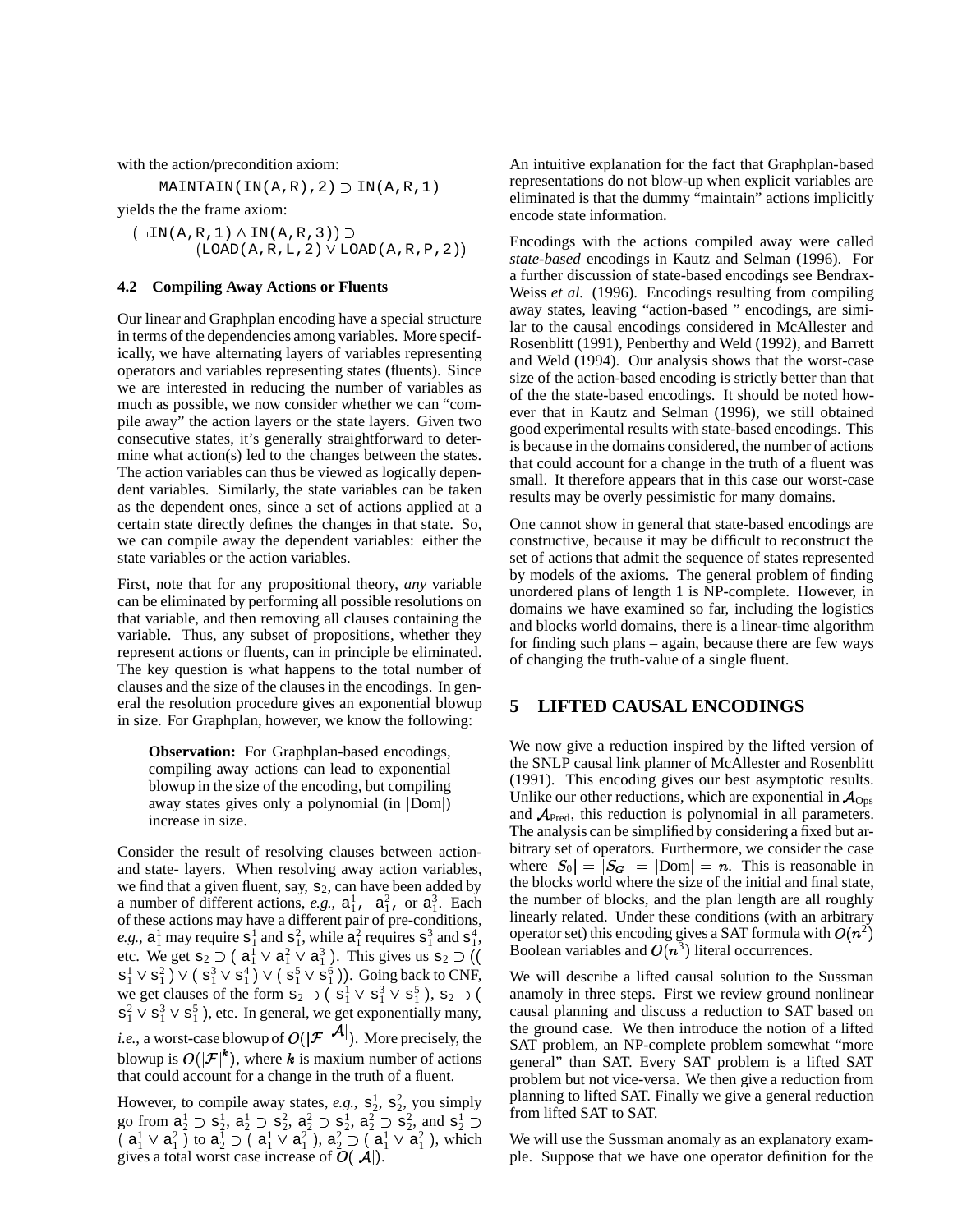MOVE operation as follows.

```
MOVE(x, y, z)PRE: CLEAR(x), ON(x, y), CLEAR(z)ADD: CLEAR(y), ON(x, z)DEL: CLEAR(z), ON(x, y)
```
Suppose that we have block C on block A, block A on PLACE1; block B on PLACE2, with C, B, and PLACE3 clear. Suppose we want A on B on C. The shortest plan is to move C from A to PLACE3; move B from PLACE2 to C; and finally move A from PLACE1 to B.

In this formulation of the Sussman anomaly we have six objects (three blocks and three places). This yields  $6<sup>3</sup>$ , or 216 possible actions of the form MOVE $(x, y, z)$ . In this formulation of the blocks world we have  $|{\rm Dom}|^3$  possible move actions. Each move action has three prerequisites, two deletions and two additions. A ground planner works with the individial ground actions and ignores the general operator definition.

We can think of the initial state as an operation which adds the initial assertions and the final state as an operation which requires, as prerequisites, the final assertions. The basic principle of causal link planning is that every prerequisite, including the assertions in the final state, must have a causal source, which may be the initial state. In the Sussman anomaly there are two assertions required by the final state and three required by each of the three actions. So we have 11 total prerequisites. A ground causal link is an assertion of the form  $o_i \stackrel{\Phi}{\rightarrow} o_j$  where  $o_i$  and  $o_j$  are plan steps (possibly the initial or final step), and  $\Phi$  is a ground fluent that is a prerequisite of  $o_j$ . The causal link assertion is true if  $o_i$ adds  $\Phi$ ,  $o_j$  needs  $\Phi$  as a prerequisite and no step between  $o_i$  and  $o_j$  either adds or deletes  $\Phi$ .

A nonlinear ground causal planner works with a set of step names where two different step names might be assigned the same action (some plans require the same action to be performed twice at different times). We let  $o_1, \ldots, o_n$  be the step names. There is no *apriori* temporal order on the step names, and assertions of the form  $o_i < o_j$  are used to state that step  $o_i$  occurs before step  $o_j$ .

A complete causal plan is an assignment of ground actions to step names, a set of casual links, and a set of step ordering assertions satisfying the following conditions.

- 1. Every prerequisite has a cause. If  $\Phi$  is a prerequisite of the action assigned to step  $o_i$  then the plan includes a causal link of the form  $o_j \stackrel{\Phi}{\to} o_i$ .
- 2. Every causal link is true. If the plan contains  $o_i \stackrel{\Phi}{\rightarrow} o_i$  by the causal then the action assigned to  $o_j$  adds  $\Phi$ , the plan contains the ordering assertion  $o_j < o_i$ , and for every step name  $o_k$  other than  $o_i$  and  $o_j$  such that the action assigned to  $o_k$  deletes  $\Phi$ , the plan contains either  $o_k < o_j$  or For  $o_i < o_k$ .

3. The ordering constraints are consistent. If the ordering constraints contain  $o_i < o_k$  and  $o_k < o_j$  then they contain  $o_i < o_j$  and no step precedes itself, *i.e.*, the ordering constraints do not contain  $o_i < o_i$  for any step  $o_i$ .

**Theorem:** In any topological sort of a complete nonlinear clausal plan, *i.e.*, in any total order consistent with the ordering constraints, all prerequisites are true when executed.

Recall that the initial and final states can be modeled as initial and final steps in the plan. For the Sussman anomaly the three most significant causal links are the following:

MOVE(B, PLACE2, C)

\n
$$
\frac{\text{ON}(B, C)}{\text{MOL}} \xrightarrow{C} \text{FINAL}
$$
\nMOVE(A, PLACE1, B)

\n
$$
\frac{\text{ON}(A, B)}{\text{MOL}} \xrightarrow{D} \text{FINAL}
$$
\nMOVE(C, A, PLACE3)

\n
$$
\frac{\text{CLEAR}(A)}{\text{MOVE}(A, PLACE1, B)}
$$

Since there are a total of 11 prerequisites, there are 8 other casual links with the initial state as the source. Also note that moving B onto C deletes CLEAR(C), a prerequisite of MOVE (C, A, PLACE3). The definition of a complete plan forces the step moving B to C to occur after the step moving C to A. Hence, once the actions and causal links are selected in the Sussman anomaly, the ordering of the steps is forced.

Condition 2 above does not ensure systematicity, *i.e.*, that every solution corresponds to a unique complete causal plan. To ensure systematicity we must require that actions that *add* the fluent in a causal link are also ordered to occur outside the link. We assume that systematicity is not important in local search.

We can reduce ground causal nonlinear planning directly to SAT, although this turns out not to be nearly as concise as the lifted encoding. We let  $I$  and  $F$  be initial and final actions. Let  $A$  be the set of actions *not* including actions representing the final or initial state. We let  $O$  be the set of step names not including initial and final steps. We let  $\mathcal F$  be the set of all ground fluents. The ground clauses consist of the clauses in the conjunctive normal form of the Boolean formulas in Table 1.

We give a complexity analysis based on the assumption that the ground planning problem is derived from a fixed set of lifted operator definitions. This implies that each action has a bounded number of preconditions, additions, and deletions. For a fixed set of operation definitions we have that  $|A|$  is  $O(|\text{Dom}|^{\mathcal{A}\text{Ops}})$  and  $|\mathcal{F}|$  is  $O(|\text{Dom}|^{\mathcal{A}\text{Pred}}) +$  $|S_0|+|{\mathcal S}_{\bm G}|).$  The number of Boolean variables is dominated by the causal links, which is  $O(n^2|\mathcal{F}|)$ , and the number of variables of the form ACTION( $o$ ,  $a$ ), which is  $O(n|A|)$ . The number of literal occurances is dominated by schema 10 which involves  $O(n^3|\mathcal{F}|)$  clauses (and literal occurances). For the blocks world with the three place move operation, and with  $|{\rm Dom}| = |S_0| = |S_G| = n$  (where *n* is the number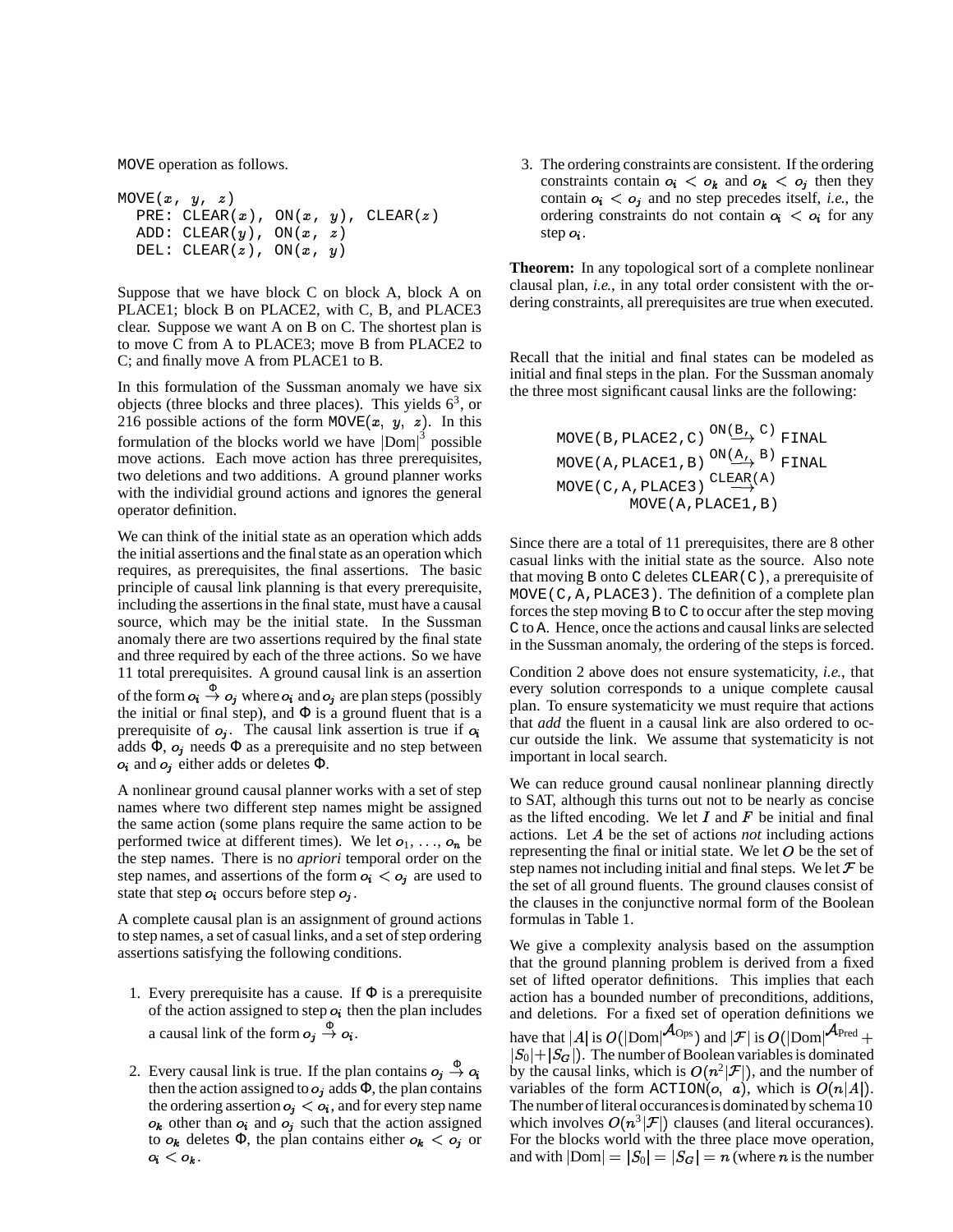1. ACTION $(o, a_1) \vee \ldots \vee$  ACTION $(o, a_m)$   $o \in O, a_i \in A$  $O, a_i \in A$ 2.  $\neg(\texttt{ACTION}(o, a) \wedge \texttt{ACTIC})$  $\mathtt{ACTION}(o,~b)) \qquad \qquad \qquad o\in O,~~~a,b\in A,~a\neq b$ 3.  $\neg$ ADDS(*I*,  $\Phi$ )<br>4. NEEDS(*F*,  $\Phi$ )  $\Phi \in \mathcal{F} - S_o$ 4. NEEDS $(F, \Phi)$ <br>5. ADDS $(o, \Phi) \equiv$  $\Phi \in S_G$ 5. ADDS $(o, \Phi) \equiv ($ ACTION $(o, a_1) \lor ... \lor$ ACTION $(o, a_k)$ )  $o \in$  $o \in O, \ \Phi \in \text{Del}(a_i)$ 5. ADDS(0, Ψ) = (ACTION(0, a<sub>1</sub>) v... v ACTION(0, a<sub>k</sub>)) o ∈<br>6. DELS(0, Φ) = (ACTION(0, a<sub>1</sub>) v... v ACTION(0, a<sub>k</sub>)) o ∈  $o \in O, \ \Phi \in \mathrm{Add}(a_i)$  $o \in O, \ \Phi \in \text{Pre}(a_i)$  $\begin{array}{lll} \sigma. & \text{DELS}(o, \ \Phi) = (\text{ACTION}(o, a_1) \vee \ldots \vee \text{ACTION}(o, a_k)) & o \in C, \ \text{NEEDS}(o, \ \Phi) \equiv (\text{ACTION}(o, a_1) \vee \ldots \vee \text{ACTION}(o, a_k)) & o \in C. \end{array}$  $p) \hspace{6.9cm} o_i \in O \cup \{I\}, \hspace{2mm} p \in O \cup \{F\}, \hspace{2mm} \Phi \in \mathcal{F}$ 8. NEEDS $(p, \, \Phi) \Rightarrow (o_1 \stackrel{\Phi}{\rightarrow} p \vee \ldots \vee o_n \stackrel{\Phi}{\rightarrow} p)$ 9.  $o \stackrel{\Phi}{\rightarrow} p \Rightarrow \text{ADDS}(o, \Phi)$   $o \in O \cup \{I\},$  $O\cup\{I\},\;\;p\in O\cup\{F\},\;\;\Phi\in\mathcal{F}$  $10. \quad o\stackrel{\Phi}{\rightarrow} p \wedge \texttt{DELS}(r,\ \Phi) \Rightarrow (r < o \vee p < r)$  $o\in O\cup\{I\},\;\;p\in O\cup\{F\},\;\;r\in O-\{o,\;p\},\;\;\Phi\in\mathcal{F}$ 11.  $I < o$   $o \in O$ 12.  $o \lt F$   $o \in O$ 13.  $\neg$ ( $o < o$ )  $o \in O \cup \{I, F\}$ 14.  $o < p \wedge p < r \Rightarrow o < r$  $O \cup \{I, F\}$ 

Table 1: Reduction of ground causal nonlinear planning (non-lifted).

of plan steps) we get  $O(n^4)$  Boolean variables and  $O(n^5)$  1 literal occurrences.

The causal encoding eliminates the need for frame axioms. The frame axioms are implicit in schema 10. The lifted version of schema 10 involves  $O(n^3)$  clauses instead of  $O(n^5)$ .

Now we define the notion of a lifted SAT problem. A lifted clause is just a first order clause — a disjunction of first order literals possibly containing free variables. A lifted SAT problem is just a set of lifted clauses. A lifted SAT problem is *satisfiable* if there exists a ground substitution (mapping from variables to ground terms) such that the resulting ground SAT problem is satisfiable, subject to the constraint that a ground atomic equality of the form  $t = w$ is true if and only if  $t$  and  $w$  are the same term. As an example, consider the following simple clause set.

$$
P(x) \Rightarrow Q(x)
$$
  
\n
$$
Q(x) \Rightarrow W(x)
$$
  
\n
$$
P(y)
$$
  
\n
$$
x = a \lor x = b
$$
  
\n
$$
P(a), \quad \neg W(a), \quad P(b), \quad \neg W(b)
$$

This lifted SAT problem is not satisfiable.  $x$  must be either a or b, and in either case one of the first two clauses must be violated. However, if we remove the second clause which intuitively defines the range of  $x$ , then the clause set becomes satisfiable because we can now interpret  $x$  as some new constant, say c, and set  $P(c)$ ,  $Q(c)$ , and  $W(c)$  all to true. Note that the clause  $P(y)$ , which intuitively constrains the value of  $y$ , has no effect on the satisfiability of the problem. This existential interpretation of the variables in the clauses is very different from the universal interpretation assigned to clauses in resolution theorem proving.

**Theorem:** A lifted SAT problem is satisfiable if and only if there exists an equivalence relation on the atomic formulas and a truth assignment to the atomic formulas respecting that relation (equivalent literals are assigned the same truth value), such that the truth assignment satisfies all clauses and the unification problem defined by the equivalence relation is solvable.

**Proof:** If there exists such a truth assignment and equivalence relation then the most general unifier of the equivalences in the equivalence relation yields a substitution satisfying the problem. On the other hand, any substitution and truth assignment satisfying the problem defines an equivalence relation and truth assignment satisfying the required conditions.

Clearly liftedSAT includesSAT as a special case, and hence is NP-hard. The above theorem shows that the problem is in NP because we can nondeterministically guess the equivalence relation and truth assighment.

We will now reduce planning to lifted SAT, and then reduce lifted SAT to SAT. The composition of these two reductions will yield the desired concise reduction from planning to SAT. In the reduction from planning to lifted SAT we create a "fresh copy" of each operator definition at each step. For each step name  $\boldsymbol{o}$  we let  $A_{\boldsymbol{o}}$  consist of a fresh copy of each operator definition. Fresh copies are built by renaming the formal parameters. The variables appearing in  $A<sub>o</sub>$  are disjoint from the variables appearing in  $A_p$  for distinct o and  $p$ . In the blocks world we have that  $A<sub>o</sub>$  contains only a single element of the form MOVE( $x'$ ,  $y'$ ,  $z'$ ) where  $x'$ ,  $y'$  and  $z'$  are fresh variables for the step  $o$ . For any fixed operator set we have that  $|A_o|$  is  $O(1)$ . We let A be the union of all  $A_o$ . Note that |A| is  $O(n)$ . This should be contrasted to the ground case where |A| is  $O(|\text{Dom}|^{\mathcal{A}\text{Ops}})$ . This reduction in  $|A|$  is the main benefit of lifting. For any set of actions S we let  $Pre(S)$  be the set of all prerequisites of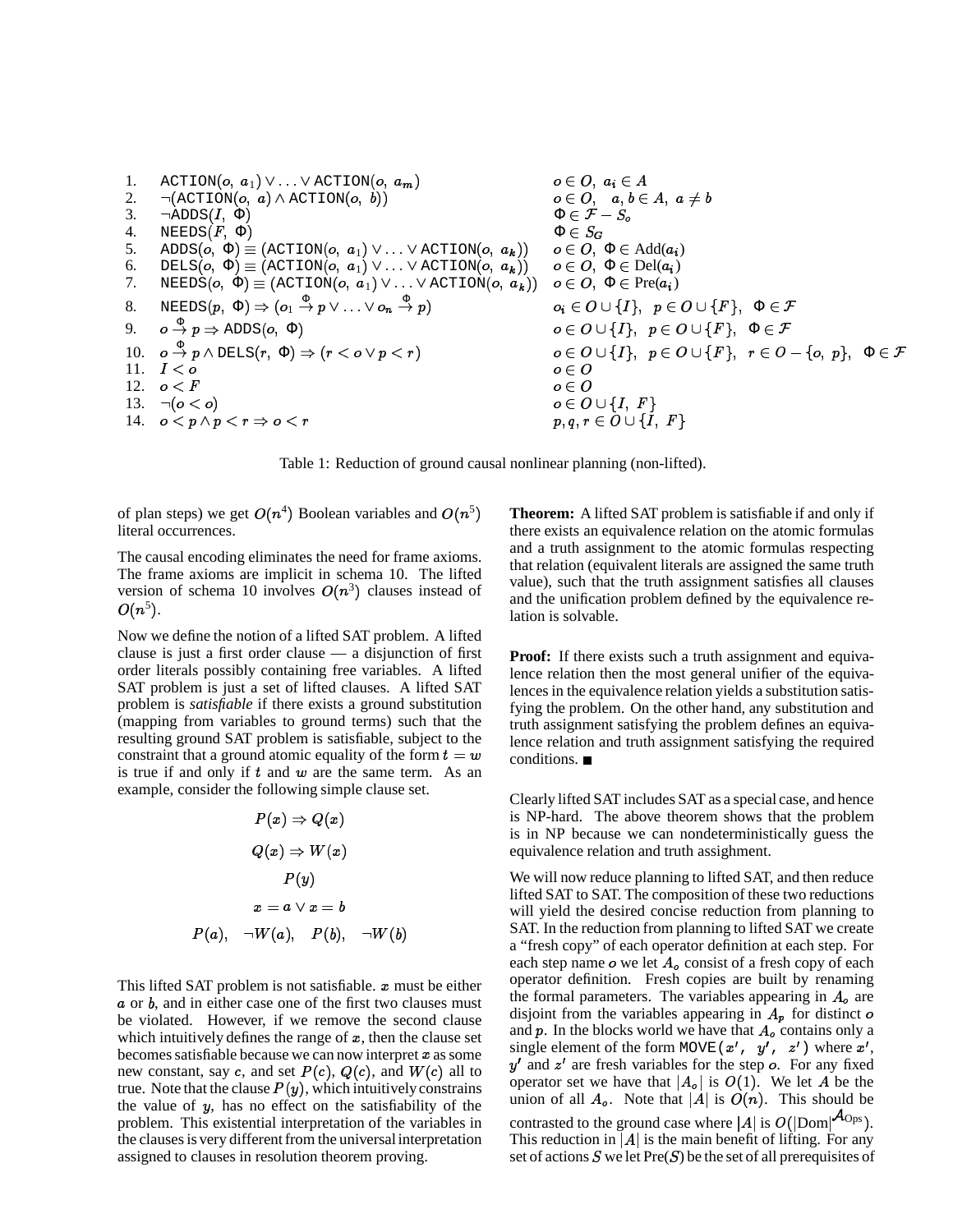operations in  $S$  and similarly for  $Add(S)$  and  $Del(S)$ . Note that  $|\text{Pre}(A_{o})|$  is  $O(1)$ , as are  $|\text{Add}(A_{o})|$  and  $|\text{Del}(A_{o})|$ . Also note that  $Pre(A)$ , Add $(A)$ , and Del $(A)$  all have size  $O(n)$ . For convenience we also define  $A_I$  and  $A_F$  to be singleton sets of operators where  $A_I$  adds the initial assertions and  $A_F$  requires the final assertions. We will also use  $Var(s(A))$ to denote the set of all variables appearing in  $A$ . Note that  $|\text{Vars}(A)|$  is  $O(n)$ . The reduction from planning to lifted SAT can now be defined as in Table 2.

Selecting a way of satisfying schemas 1 and 2 selects the set of actions without making any commitment to the order of those actions. In our fomulation of the blocks world we have that  $A<sub>o</sub>$  is a singleton set containing an action of the form MOVE $(x, y, z)$ . Assuming that we are looking for a three step plan we have that  $O$  contains three step names and the first schema generates the following unit clauses.

$$
\texttt{ACTION}(o_1, \texttt{MOVE}(x_1, y_1, z_1)) \\ \texttt{ACTION}(o_2, \texttt{MOVE}(x_2, y_2, z_2)) \\ \texttt{ACTION}(o_3, \texttt{MOVE}(x_3, y_3, z_3))
$$

We now have nine variables. For an  $n$  step blocks world plan we will have  $3n$  variables (independent of domain size). For any fixed set of operator definitions the total size of the instances of schemas 1 and 2 is  $O(n)$ .

Selecting a way of satisfying schema 3 selects a value for each variable. For each of the nine variables in the Sussman anomaly we have an instance of this schema. For example we have the following.

$$
\begin{array}{l} \textbf{\textit{x}}_1 = \texttt{A} \ \lor \ \textbf{\textit{x}}_1 = \texttt{B} \ \lor \ \textbf{\textit{x}}_1 = \texttt{C} \ \lor \\ \textbf{\textit{x}}_1 = \texttt{PLACE1} \ \lor \ \textbf{\textit{x}}_1 = \texttt{PLACE2} \ \lor \textbf{\textit{x}}_1 = \texttt{PLACE3} \end{array}
$$

For any fixed set of operator definitions the total size of instances of schema 3 is  $O(n|\text{Dom}|)$ .

We can think of the schemas as "running" nondeterministically from the top to the bottom. Schemas 1 and 2 select the actions and schema 3 selects the argument values. Schemas 4 and 5 assert the preconditions of each action. This is straightforward and the total size of the instances of these schemas is  $O(n + |S_G|)$ . Schema 6 selects a causal source for every precondition, i.e., it selects the set of causal links in the plan. Every causal link atomic formula of the form  $\varphi \stackrel{\Phi}{\to} p$  has the property that  $\Phi \in \text{Pre}(A_p)$ . Since  $|\text{Pre}(A_p)|$   $x$ is  $O(1)$  for  $p \neq F$  and  $O(|S_G|)$  for  $p=F$ , we have that the total number of causal link formulas is  $O(n^2 + n|S_G|)$ . The total size of the instances of schema 6 is  $O(n^2 + n|S_G|)$ .

Schema 7 states that the source of each link must precede its destination. The total size of this schema has the same order as schema 6. Schema 8 places a "nonlocal addition demand" on the source of each causal link. Since there is one such demand for each causal link, the total size of this schema is again  $O(n^2 + n|S_G|)$ . Note that the number "nonlocal" formulas of the form  $\text{ADDS}(o, \Phi)$  is quadratic  $(O(n^2 + n|S_G|))$ . This should be contrasted with the linear number of "local" atomic formulas of the form

 $NEEDS(o, \Phi)$ . In the Sussman anomaly we get formulas such as  $\text{ADDS}$  $(o_1, \text{CLEAR}(x_3)).$ 

After schema 8 forces certain addition formulas to be true, schemas 9, 10, and 11 select equations between the things to be added and the approriate elements of the add lists. The truth of these equations is "checked" by the semantics of lifted SAT. For example, in the Sussman anomaly we have (essentially) the following.

$$
\texttt{ADDS}(\boldsymbol{\mathit{o}}_1,\;\texttt{CLEAR}(\boldsymbol{\mathit{x}}_3)) \Rightarrow \texttt{CLEAR}(\boldsymbol{\mathit{x}}_3) = \texttt{CLEAR}(\boldsymbol{\mathit{y}}_1)
$$

The equation CLEAR $(x_3)$  = CLEAR $(y_1)$  is equivalent to  $x_3 = y_1$  and this equivalence is handled by the semantics of lifted SAT. The total size of the instances of schemas 9, 10, and 11 is  $O(n^2 + n|S_0|)$ .

Schema 12 forces nonlocal delete statements to be true. In the Sussman anomaly we have, essentially, the following.

$$
\texttt{CLEAR}({\pmb{z}}_3) = \texttt{CLEAR}({\pmb{x}}_2) \Rightarrow \texttt{DELS}({\pmb{o}}_3, \ \texttt{CLEAR}({\pmb{x}}_2))
$$

Note that there is a quadratic number of "nonlocal" deletetion atomic formulas of the form  $DELS($ *o*,  $\Phi$ ). Again this should contrasted with the linear number of "local" prerequisite assertions of the form  $NEEDS(o, \Phi)$ . The total size of the instances of schema 12 is  $O(n^2 + n|S_G|)$ .

Schema 13 handles the frame axioms by ensuring that deletions do not interfere with causal links. Schema 13 in the lifted encoding is analogous to schema 10 in the ground encoding. Schema 10 in the ground encoding generates  $\Omega(n^3 | \text{Dom}|^{\mathcal{A} \text{Pred}})$  clauses. However, schema 13 in the lifted version generates only  $O(n^3 + n^2|S_G|)$  clauses. The key observation is that in the lifted encoding there are only  $O(n^2 + n|S_G|)$  causal link formulas.

Schemas 14 and 15 check that the order conditions selected in schema 13 are consistent, i.e., that  $\overline{I}$  comes first,  $\overline{F}$  comes last, and that the transitive closure does not contain loops. The instances of these schemas involve  $O(n^2)$  atomic formulas and order  $O(n^3)$  clauses.

Overall we have a quadratic number of atomic formulas and a cubic number of literal occurrences. The number of atomic formulas is dominated by formulas of the form  $x = c, \Phi = \Psi$ , and causal links of the form  $o \stackrel{\Phi}{\to} p$ . All schemas have linear or quadratic size except for schemas 13 and 14 which are cubic.

 $\mathcal{V}$  To complete the reduction to SAT we give a reduction from general lifted SAT to SAT. Let  $\mathcal L$  be a lifted SAT problem. In our reduction we simply add clauses to  $\mathcal{L}$ . The additional clauses ensure that equations occuring in  $\mathcal L$  have the proper truth value and that two atomic formulas which are equal have the same truth value. We let  $T(\mathcal{L})$  be the set of terms in  $\mathcal L$  and we let  $F(\mathcal L)$  be the set of all atomic formulas in  $\mathcal L$  other than equations. If  $\mathcal L$  is the lifted SAT encoding of a planning problem then (for a fixed set of operator definitions)  $|T(\mathcal{L})|$  is  $O(|\mathrm{Dom}|+n+|S_0|+|S_G|)$ . In other words,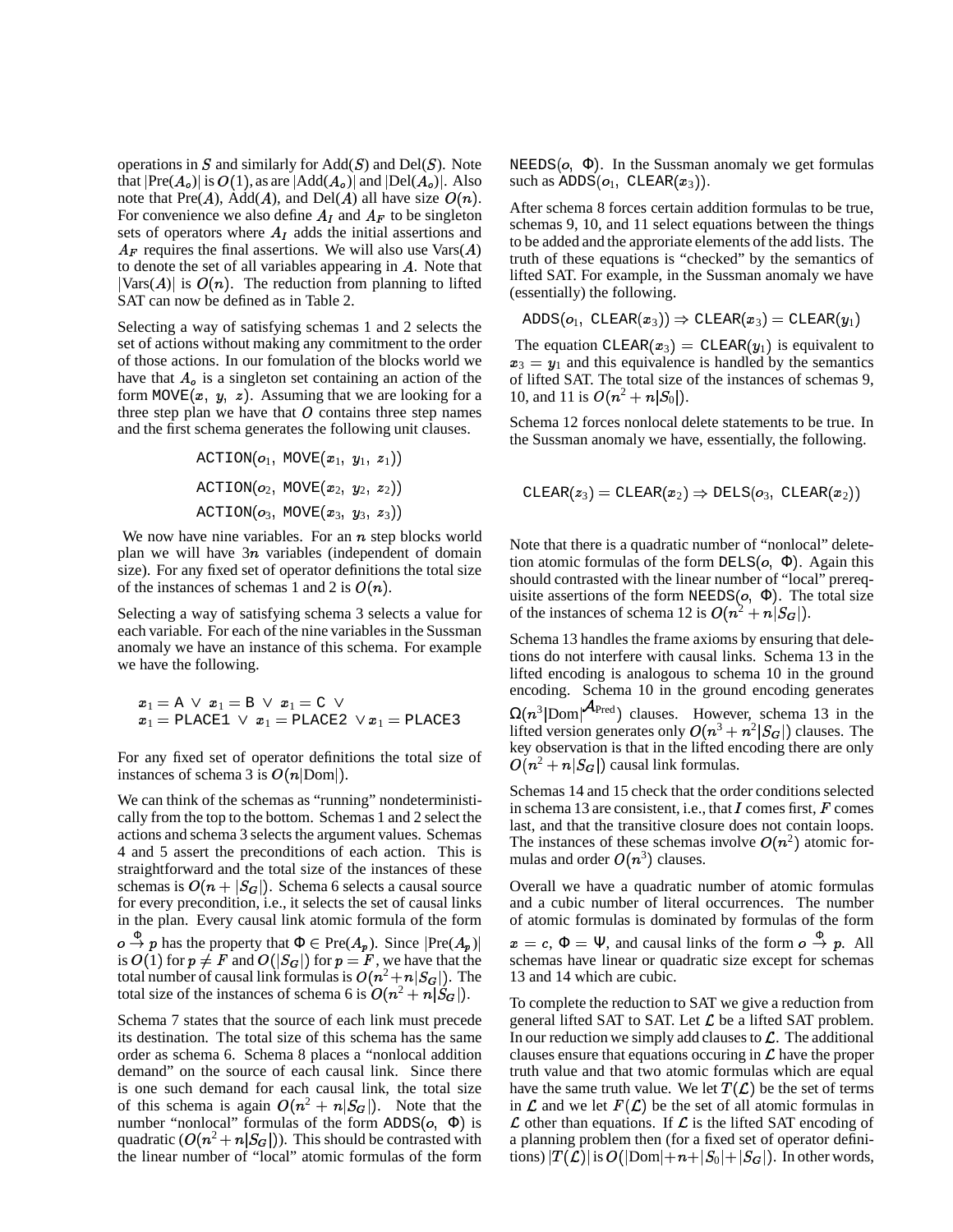| 1. | ACTION $(o, a_1) \lor \ldots \lor$ ACTION $(o, a_m)$                                                                          | $o \in O$ , $a_i \in A_o$                                                                  |
|----|-------------------------------------------------------------------------------------------------------------------------------|--------------------------------------------------------------------------------------------|
|    | 2. $\neg(\text{ACTION}(o, a) \land \text{ACTION}(o, b))$                                                                      | $o \in O$ , $a, b \in A_o$ , $a \neq b$                                                    |
| 3. | $x = c_1 \vee \ldots \vee x = c_n$                                                                                            | $x \in \text{Vars}(A), \ \ c_i \in \text{Dom}$                                             |
|    | 4. ACTION $(o, a) \Rightarrow \text{NEEDS}(o, \Phi)$                                                                          | $o \in O$ , $a \in A_o$ , $\Phi \in \text{Pre}(a_i)$                                       |
| 5. | NEEDS $(F, \Phi)$                                                                                                             | $\Phi \in Pre(F)$                                                                          |
| 6. | $\text{NEEDS}(p,\ \Phi) \Rightarrow (o_1 \stackrel{\Phi}{\rightarrow} p \lor \ldots \lor o_n \stackrel{\Phi}{\rightarrow} p)$ | $p \in O \cup \{F\}, \Phi \in \text{Pre}(A_p), \sigma_i \in O \cup \{I\}$                  |
|    | 7. $o \stackrel{\psi}{\rightarrow} p \Rightarrow o < p$                                                                       | $o \in O \cup \{I\}, p \in O \cup \{F\}, \Psi \in \text{Pre}(A_p)$                         |
|    | 8. $o \stackrel{\Phi}{\rightarrow} p \Rightarrow$ ADDS( $o$ , $\Phi$ )                                                        | $o \in O \cup \{I\}, p \in O \cup \{F\}, \Phi \in \text{Pre}(p)$                           |
|    | 9. ACTION $(o, a) \wedge ADDS(o, \Psi)$                                                                                       | $o \in O$ , $a \in A_o$ , $\Psi \in \text{Pre}(A \cup \{F\})$ , $\Phi_j \in \text{Add}(a)$ |
|    | $\Rightarrow$ $(\Psi = \Phi_1 \vee  \vee \Psi = \Phi_n))$                                                                     |                                                                                            |
|    | 10. ADDS $(I, \Psi) \Rightarrow (\Psi = \Phi_1 \vee  \vee \Psi = \Phi_n)$                                                     | $\Psi \in Pre(A), \Phi_i \in Add(I)$                                                       |
|    | 11. $\neg$ ADDS $(I, \Psi)$                                                                                                   | $\Psi \in Pre(F) - Add(I)$                                                                 |
|    | 12. ACTION( $o, a$ ) $\land \Psi = \Phi \Rightarrow$ DELS( $o, \Psi$ )                                                        | $o \in O$ , $a \in A_o$ , $\Psi \in \text{Pre}(A \cup \{F\})$ , $\Phi \in \text{Del}(a)$   |
|    | 13. $o \stackrel{\Psi}{\rightarrow} p \land \text{DELS}(r, \Psi) \Rightarrow (r < o \lor p < r)$                              | $o \in O \cup \{I\}, p \in O \cup \{F\}, r \in O - \{o, p\}, \Psi \in \text{Pre}(A_p)$     |
|    | 14. $o < r \wedge r < p \Rightarrow o < p$                                                                                    | $o, r, p \in O \cup \{I, F\}$                                                              |
|    | 15. $\neg (p < p)$                                                                                                            | $p \in O \cup \{I, F\}$                                                                    |

Table 2: Lifted reduction of ground causal nonlinear planning.

we have only a linear number of terms. Furthermore, most atomic formulas in the lifted SAT encoding of a planning problem involve step name constants. This observation can be used to show that for planning problems there are only a quadratic number of unifiable pairs of formulas in  $F(\mathcal{L})$ . For any lifted SAT problem  $\mathcal L$  we define the augmented clause set  $\mathcal{L}'$  to be  $\mathcal L$  plus the clauses in Table 3.

Schemas 1 through 5 ensure that the true equations define an equivalence relation on terms consistent with the interpretation of each function as a Herbrand constructor. Two terms "clash" if they are either distinct constants, one is a constant and one is a function application, or they are applications of different function symbols. Schema 5 states that clashing terms must not be equal.

Schemas 1 through 5 introduce  $|T(\mathcal{L})|^2$  new atomic formulas — the equations of the form  $t = u$ . The number of instances of schema 4 can be no larger than  $|T(\mathcal{L})|^2$ . If we bound the arity (number of arguments) of functions then the total size of literal occurances in instances of schema 4 is  $O(|T(\mathcal{L})|^2)$ . For bounded arity, the the number of literal occurances in instances of schemas 1 through 5 is dominated by the transitivity schema, schema 3. The number of instances of schema 3 is  $|T(\mathcal{L})|^3$ .

Schemas 6, 7, and 8 handle the occurs-check condition. Without these schemas  $x = f(y)$  and  $y = f(x)$  appear consistent. But these equations (interpreted over the Herbrand universe of first order terms) imply that  $x$  is a subterm of itself. Since the Herbrand universe does not include infinite terms, this is impossible. These equations are inconsistent with schemas 6,7, and 8 because we can now infer OCCURS-IN $(x, x)$ . Assuming a bounded arity for function symbols we have that schemas 6, 7, and 8 involve  $O(|T(\mathcal{L})|^2)$  atomic formulas and  $O(|T(\mathcal{L})|^3)$  clauses (and literal occurances).

Schema 7 enforces the condition that equivalent atomic literals have the same truth value. The number of instances of schema 7 equals the number of unifiable pairs of atomic formulas. We now have the following theorem.

**Theorem:** If  $\mathcal{L}$  is a lifted SAT problem then  $\mathcal{L}'$  as defined by the above augmentation is a satisfiable as a SAT problem if and only if  $\mathcal L$  is satisfiable as a lifted problem. Furthermore, the number of additional atomic formulas in  $\mathcal{L}'$  is  $O(|T(\mathcal{L})|^2 + |U(\mathcal{L})|)$  where  $U(\mathcal{L})$  is the number of unifiable pairs of atomic formulas. For bounded arity functions and predicates the number of additional literal occurances is  $O(|T(\mathcal{L})|^3 + |U(\mathcal{L})|).$ 

It is interesting to note that the above schemas can be converted to Horn clauses in linear time. When combined with a linear time algorithm for Boolean Horn clauses, the schemasdefine a cubic time unification algorithm. The classical Robinson unification algorithm is exponential time but a linear time algorithm is known (Patterson78).

It is also worth noting that in the lifted SAT problems that result from encodings of planning problems we need only schemas 1 through 5. In these lifted problems variables can only be bound to constants so no occurs-check reasoning is needed. Furthermore, all atomic formulas other than equations are forced to have appropriate truth values even in the absense of schema 7.

The total reduction from planning to SAT yields a quadratic number of atomic formulas and a cubic number of literal occurances.

## **6 CONCLUSIONS**

Kautz and Selman (1996) challenged the widespread belief in the AI community that planning is not amenable to gen-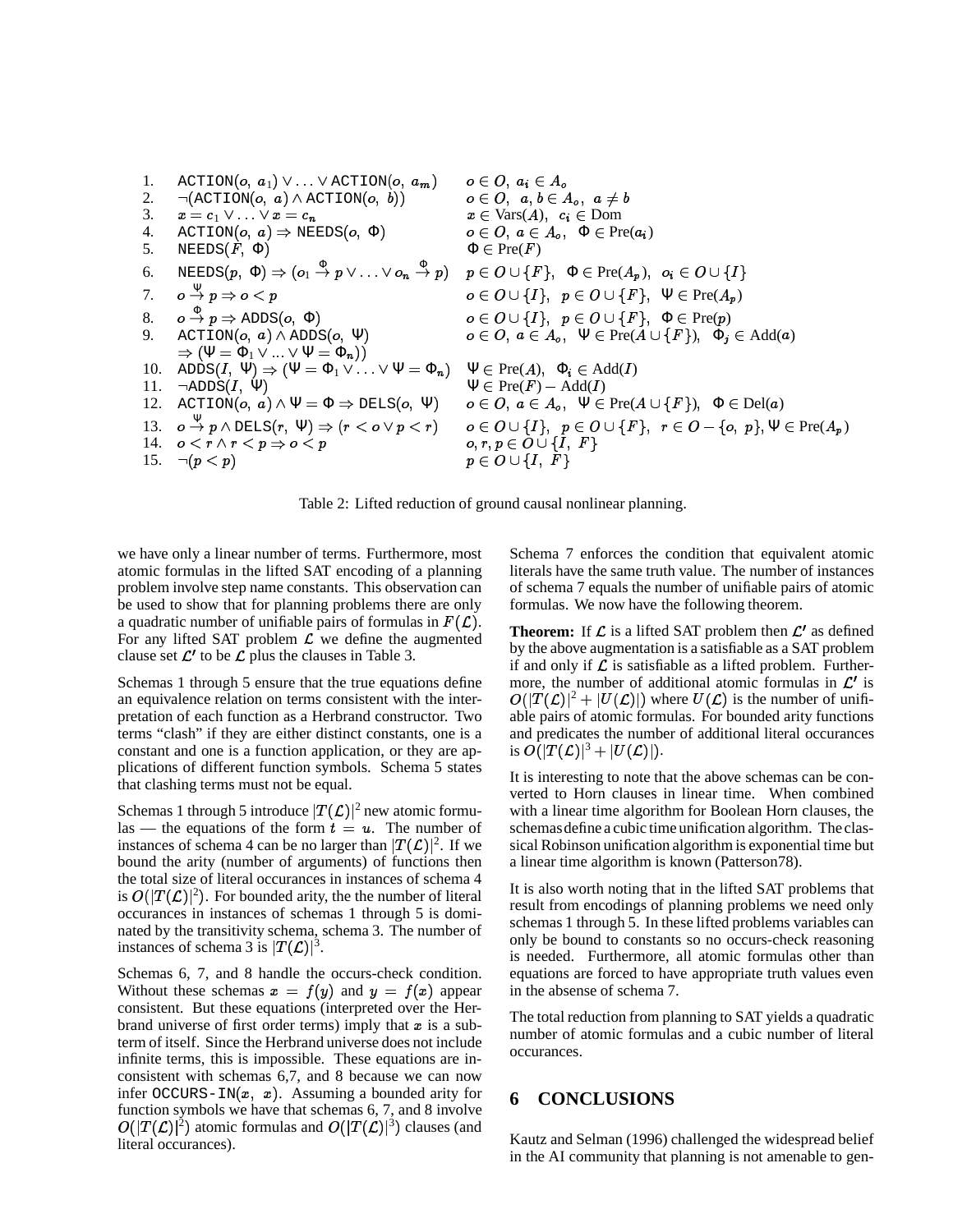1. 
$$
t = t
$$
  
\n2.  $t = u \Rightarrow u = t$   
\n3.  $t = u \land u = w \Rightarrow t = w$   
\n4.  $(f(t_1, ..., t_n) = f(u_1, ..., u_n))$   
\n $\equiv (t_1 = u_1 \land ... \land t_n = u_n)$   
\n5.  $\neg(t = u)$   
\n6. OCCURS-IN(t<sub>i</sub>,  $f(t_1, ..., t_n)$ )  
\n7. OCCURS-IN(u, w)  $\land$  OCCURS-IN(w, t)  $u, w, t \in T(\mathcal{L})$   
\n8.  $\neg$ OCCURS-IN(t, t)  
\n9.  $P(t_1, ..., t_n) \land t_1 = u_1 \land ... \land t_n = u_n$   
\n $\Rightarrow P(u_1, ..., u_n) \in F(\mathcal{L})$   
\n $\Rightarrow P(u_1, ..., u_n) \land t_1 = u_1 \land ... \land t_n = u_n$   
\n $\Rightarrow P(u_1, ..., u_n) \in F(\mathcal{L})$   
\n $\forall i \quad t_i, u_i$  unifiable

Table 3: Additional clauses for reduction from lifted SAT to ordinary SAT.

eral theorem-proving techniques, by showing that general propositional satisfiability algorithms can outperform specialized planning systems on a range of benchmark problems. Critical to the success of this approach is the use of concise SAT encodings of the planning problems. This paper described general, polynomial-time reductions from STRIPS-style planning to CNF formulas. We compared the various encodings, both in terms of the number of variables used and the total size of the formulas. This kind of analysis will allow one to use the gross statistical properties of a given planning problem to select a practical encoding.

This paper also introduced lifted causal encodings, a new kind of reduction. We showed that this encoding strictly dominates others in asymptotic terms. In future work, we will empirically evaluate this new class of encodings, both to determine whether the constant factors in the size of the encoding are reasonable for practical problems, and to determine whether our satisfiability procedures also perform well on this class of formulas.

#### **References**

- Bacchus, F. and Kabanza, F. (1995). Using temporal logic to control search in a forward chaining planner. *Proc. EWSP-95*, 157–169.
- Backstrom, C. (1992). *Computational complexity of reasoning about plans*, Ph.D. thesis, Linkoping University, Linkoping, Sweden.
- Barrett, A. and Weld, D. (1994). Partial-order planning: evaluating possible efficiency gains. *Artificial Intelligence*, 67:71-112, 1994.
- Bedrax-Weiss, T., Jonsson, A.K., and Ginsberg, M.L. (1996). Partial-order planning: evaluating possible efficiency gains. Unpublished manuscript.
- Blum, A. and Furst, M.L. (1995). Fast planning through planning graph analysis. *Proc. IJCAI-95*, Montreal, Canada.
- Bylander, T. (1991). Complexity results for planning. *Proc. IJCAI-91*, Sidney, Australia, 274-279.
- Crawford, J.M. and Auton, L.D. (1993) Experimental Re-

sults on the Cross-Over Point in Satisfiability Problems. *Proc. AAAI-93*, Washington, DC, 21–27.

- Davis, M., Logemann, G., and Loveland, D. (1962). A machine program for theorem proving. *Comm. ACM*, 5, 1962, 394–397.
- Erol, K., Nau, D.S., and Subrahmanian, V.S. (1992). On the complexity of domain-independent planning. *Proc. AAAI-92*, 381–386.
- Fikes, R.E. and Nilsson, N.J. (1971). STRIPS: A new approach to the application of theorem proving to problem solving. *Artificial Intelligence*, 2(3/4), 189–208.
- Gupta and Nau (1992). On the complexity of blocks-world planning. *Artificial Intelligence*, **56**, 139–403.
- Haas, A. (1987). The case for domain-specific frame axioms. *The Frame Problem in Artificial Intelligence, Proceedings of the 1987 Workshop*, F.M. Brown, ed., Lawrence, KS, 1987. Morgan Kaufmann Publishers, Los Altos, CA.
- Joslin, D. and Pollack, M. (1995). Passive and Active Decision Postponement in Plan Generation. *European Workshop on Planning (EWSP)*, Assisi, Italy, Sept. 1995.
- Kambhampati, S. and Yang, X. (1996). On the role of Disjunctive Representations and Constraint Propagation in Refinement Planning. *Proc. KR-96.*
- Kautz, H. , McAllester, D., and Selman, B. (1996). Planning in Propositional Logic. In preparation.
- Kautz, H. and Selman, B. (1992) Planning as Satisfiability. *Proc. ECAI-92*, Vienna, Austria, 1992, 359–363.
- Kautz, H., and Selman, B. (1996). Pushing the envelope: planning, propositional logic, and stochastic search. *Proc. AAAI-96*, Portland, OR, 1996.
- McCarthy, J. and Hayes, P. (1969). Some philosophical problems from the standpoint of artificial intelligence. *Machine Intelligence 4*,D. Michie, ed., Ellis Horwood, Chichester, England, 1969, page 463ff.
- McAllester, D. and Rosenblitt, D. (1991). Systematic nonlinear planning. *Proc. AAAI-91*, Anaheim, CA.
- Mitchell, D., Selman, B., and Levesque, H.J. (1992). Hard and Easy Distributions of SAT Problems. *Proc. AAAI-*